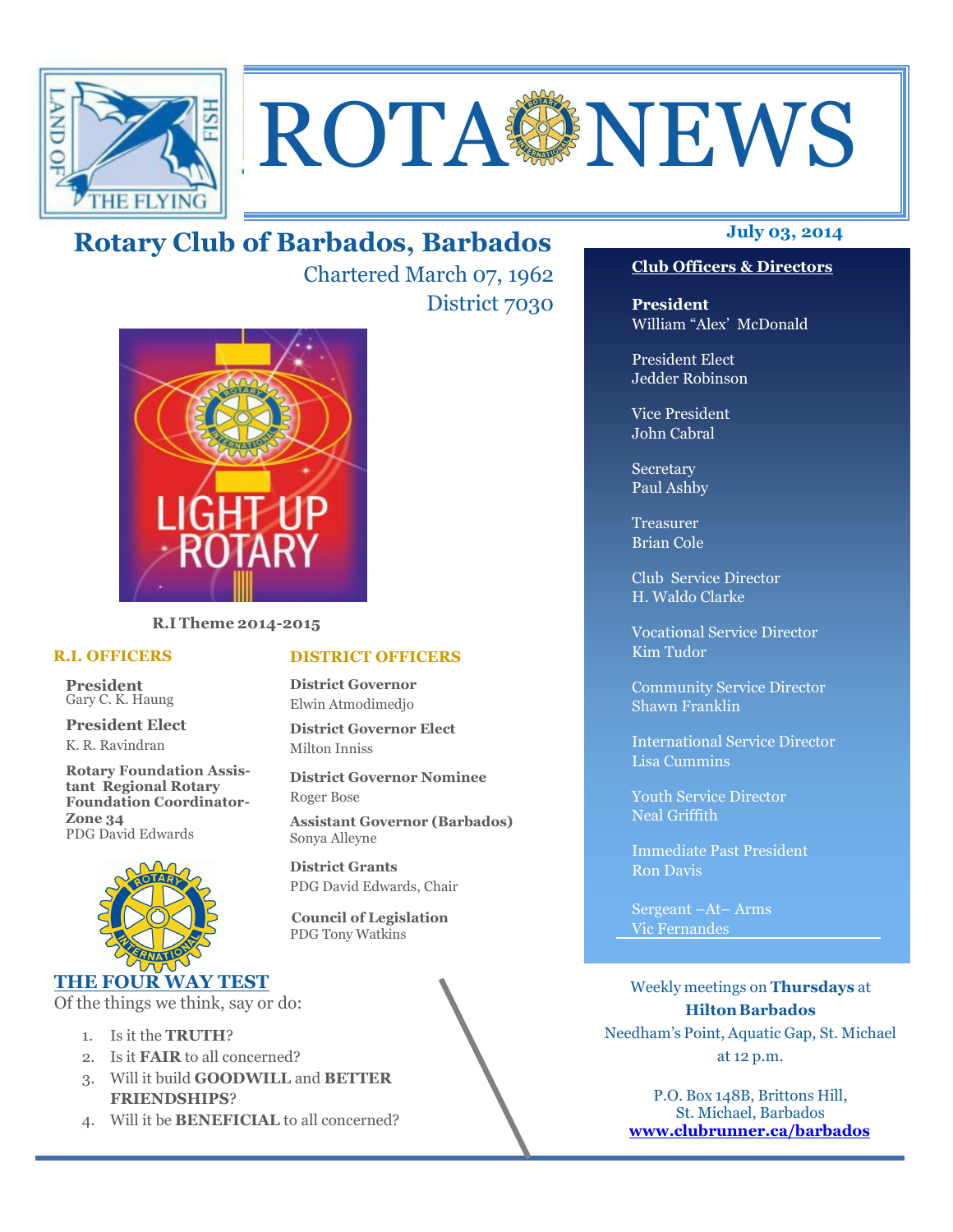#### **THE ROTARY CLUB OF BARBADOS WELCOMES ALL VISIT-ING ROTARIANS AND GUESTS TO THE FIRST MEETING OF THE 2014-15 YEAR**

**Your Greeting Team Members are –Peter Williams & Ron Williams.** 

Today, will be a Fellowship Meeting. Past President Roger Smith will give his thoughts on the recently concluded RI Convention, which was held in Sydney, Australia from June 01-04.

Last Thursday, the final meeting for the 2013-14 year was a Fellowship meeting with a Classification talk by Nicholle Manz -Baazaoui. Her Classification is Economics – International Relations. **Below is a Summary of her presentation.**

*Past President Erskine Chaired the meeting as both President Ron and Vice President Elvin were away.* 



 *SAA, PE Alex and VPE John pay rapt attention*

Firstly Nicholle shared that she was the Acting Deputy Chief of Mission at the U.S. Embassy, however her substantive post is the Political and Economic Counselor—the Senior policy advisor to the Ambassador.

She noted that it would appear that most persons are not aware of the role of the State Department or Diplomatic missions overseas. The Mission of the U.S. Department of State is to advance freedom for the benefit of the American people and the international community by helping to build and sustain a more democratic, secure and prosperous world composed of well-governed states that respond to the needs of their people, reduce widespread poverty, and act responsibly within the international system.

The Mission of the Embassy in Barbados is to promote U.S.- Eastern Caribbean relations in sustainable economic growth, good governance and a safe and vibrant civil society.

*Continued on page 3* 

#### **PROFILE OF THE TEAM FOR 2014-2015**

**Gary C.K. Huang - President Rotary Club of Taipei, Taiwan** 



Huang is an adviser for Wah Lee Industrial Corp. and Bank of Panhsin. He is also a director of Federal Corporation and Sunty Property Development.

A Rotarian since 1976, Huang has served RI as vice president, director, Rotary Foundation trustee, district governor, International Assembly training leader, regional session leader, task force member and

coordinator, and committee member and chair. He is a recipient of the RI Service Above Self Award and a Presidential Citation, and The Rotary Foundation's Citation for Meritorious Service and Distinguished Service Award.

He was also a Trustee of The Rotary Foundation, 2004-06, Vice President, Rotary International, 2001-02 and Director, Rotary International, 2000-01.

Huang is urging club members to *Light Up Rotary* by hosting a Rotary Day in their community, continuing our fight against polio, and increasing club membership. "Light Up Rotary is more than our theme. It is how we make a difference -- every day, in every club, and every country we serve."

"As we begin a new Rotary year, I would like to tell you that I'm honored to be your Rotary International president and to stand with you as Rotary members."

"Being a Rotarian is about a way of approaching the world and its challenges. There are many people in this world who need help and many changes that need to be made. It can be overwhelming."

## **Meeting Details**

**Thursday, June 26, 2014 Sergeant-At-Arms: PE Alex** 

- **Attendance 46%**
- **Raffle \$140.00**
- **Winner Winston Warren**
- **Fines \$165.00**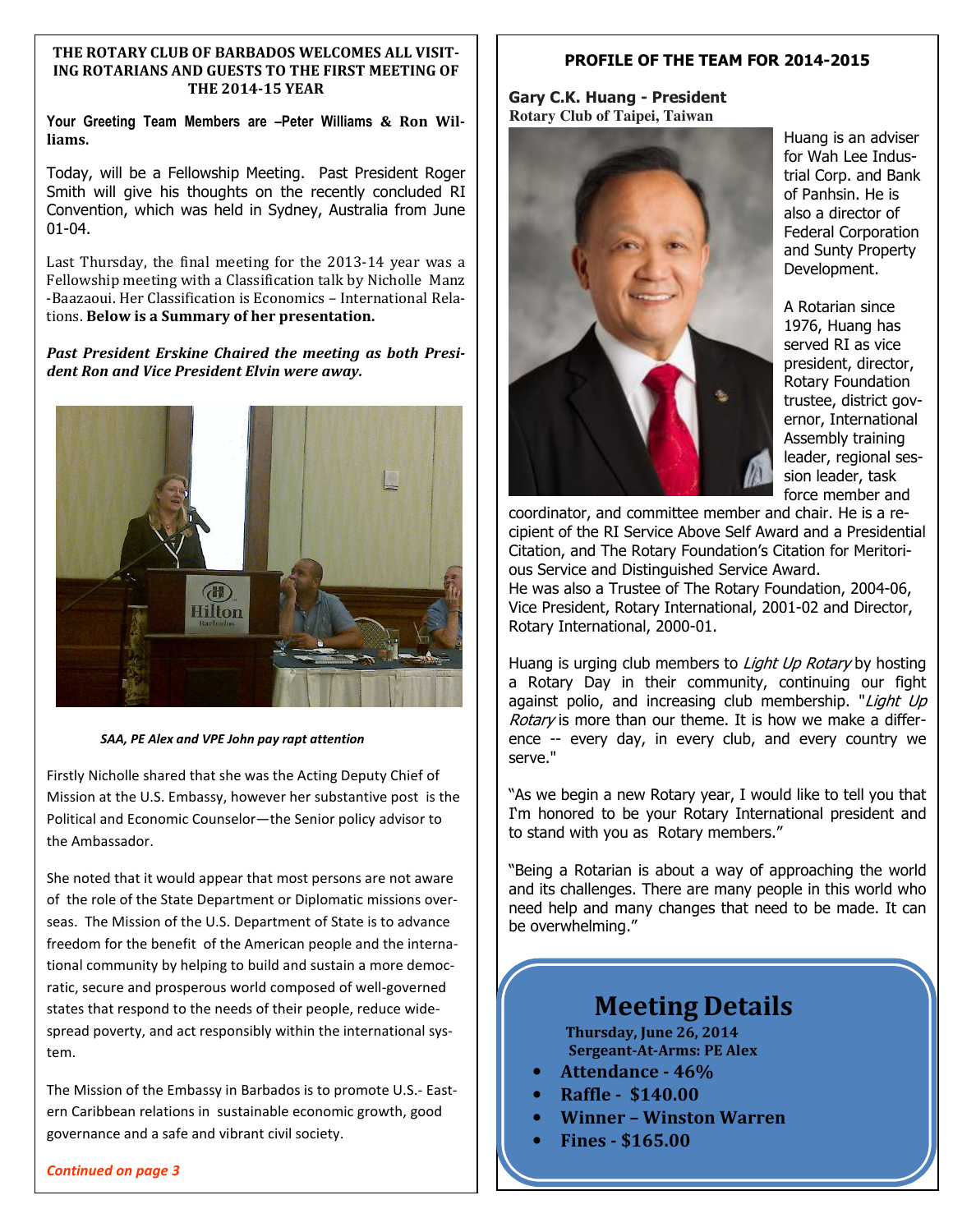**Mr. Elwin Atmodimedjo** is the District Governor for the Rotary year 2014-2015. He's a Rotarian of the Rotary Club Paramaribo Residence, Suriname.



*DG Elwin and President Alex at the 2014 District Conference* 

Taken from *The Rotaract Club – Genesis (Feb 17, 2013) -* We asked him for a Motivational Talk because we think that he is one of our Role Models and he can also share with us how he reached this goal to become a District Governor.

First of all he asked us why we joined the Rotaract Club. The fellows gave several answers. But he did not hear one answer and that is: for the fun. Fun is for him very important. We are a service club, but we have to do all the service work with fun. It is not the intention to stress people to execute projects. We are coming together after a lot of stress, so we have to make some fun together.

It was never his main aim to be District Governor. His main goal was to learn and educate himself. He is travelling to different countries and also networking a lot. He said, "You don`t have to be a minister to help people. It's the way you give your contribution to the club and the society. There is nothing better than a good feeling when you helped someone that was in need".

Mr. Elwin Atmodimedjo was three time Assistant District Governor and after he was asked 3 times he said yes to be the District Governor for the service year 2014-2015. Investing and self-educating is very important to succeed in life. You don`t need to ask for a position, people have to see you. Make yourself remarkable and be a change-maker.

#### **DG FOCUS FOR 2014-15**

**Eastern Caribbean Rotarians to focus on Autism**  Tuesday, May 06 2014 @ 12:00 AM AST Contributed by: HAlexander

"Autism is one of the objectives I share with fellow Rotarians of District 7030 for the coming years," said District Governor (DG) Elect Elwin Atmodimedjo at the President's Elect Training (PET), Assembly and Conference held in Martinique during April 22- 26, 2014.

DG Elect Atmodimedjo shared his objectives, "Rotary has been the champion of Polio Eradication globally. To date there are only 3 epidemic countries left. This will continue to be a key focus of Rotary. DG Honore focused on Sickle Cell of which during the past year significant projects were completed by clubs across District 7030. Let's also Light Up Rotary as well by focusing on Autism."

Rotary are neighbours, community leaders and global citizens uniting for the common good. The heart of Rotary is the clubs dedicated people who share a passion for both community service and friendship. Rotary is committed to taking on some of the world's pressing challenges.

**=========================================** 

#### *Classification Talk—Nicholle Continued from page 2*

"As for me, personally, I am an Economic Officer by training and I speak English, Spanish and French." She stated that she is responsible for assessing the impact of political developments in the region and providing recommendations on actions by the United states Government. She coordinates with regional and international economic organizations and government officials to resolve market challenges and promote fair practices. She also works with businesses and governments to ensure entities can fairly compete for foreign investment and trade opportunities, and build and maintain positive economic and trade relations between the U.S. and other countries through bilateral and multilateral discussions and negotiations.

Previously she served as the U.S. Mission economist to the Organization for Economic Cooperation and Development (OECD) in Paris, France (where she met her Tunisian husband); as the Economic and Commercial Officer at the U.S. Embassies in Tegucigalpa, Honduras and Algiers, Algeria; and as the Vice Consul at the U.S. Consulate in Guayaquil, Ecuador.

"I am originally from Wisconsin and received my Bachelor of Arts Degree from the University of Wisconsin at Madison with majors in International Relations, Spanish Literature, and Latin American and Iberian Studies. In 2008, focusing on economic development and international finance, I received a Master's Degree in Public Administration from the Kennedy School of Government at Harvard University."

*Little known facts about me—well, those are for the Rotarians who were there that day to hear my presentation………...*